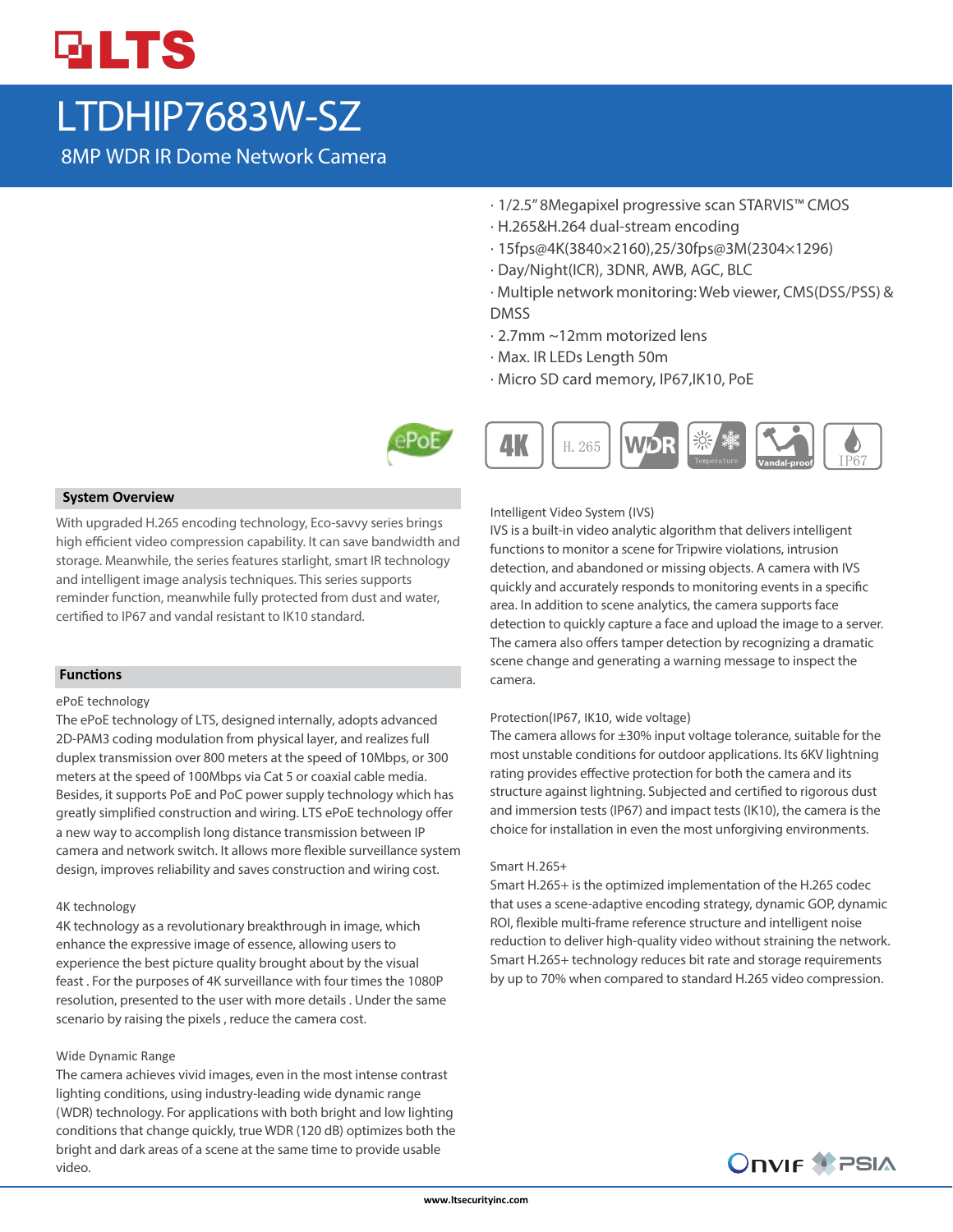# **Technical Specification**

# Camera

| Image Sensor                |                                       | 1/2.5" 8Megapixel progressive scan CMOS                                                                                                                                                                                  |            |            |            |
|-----------------------------|---------------------------------------|--------------------------------------------------------------------------------------------------------------------------------------------------------------------------------------------------------------------------|------------|------------|------------|
| <b>Effective Pixels</b>     |                                       | 3840(H)x2160(V)                                                                                                                                                                                                          |            |            |            |
| RAM/ROM                     |                                       | 512MB/32MB                                                                                                                                                                                                               |            |            |            |
| <b>Scanning System</b>      |                                       | Progressive                                                                                                                                                                                                              |            |            |            |
| Electronic Shutter Speed    |                                       | Auto/Manual, 1/3~1/100000s                                                                                                                                                                                               |            |            |            |
| Minimum Illumination        |                                       | 0.05Lux/F1.4 (Color,1/3s,30IRE)<br>0.2Lux/F1.4 (Color,1/30s,30IRE)<br>0Lux/F1.4(IR on)                                                                                                                                   |            |            |            |
| S/N Ratio                   |                                       | More than 50dB                                                                                                                                                                                                           |            |            |            |
| <b>IR Distance</b>          |                                       | Distance up to 50m (164ft)                                                                                                                                                                                               |            |            |            |
| IR On/Off Control           |                                       | Auto/ Manual                                                                                                                                                                                                             |            |            |            |
| <b>IR LEDS</b>              |                                       | $\overline{2}$                                                                                                                                                                                                           |            |            |            |
| Lens                        |                                       |                                                                                                                                                                                                                          |            |            |            |
| Lens Type                   |                                       | Motorized/Auto Iris(DC)                                                                                                                                                                                                  |            |            |            |
| Mount Type                  |                                       | Board-in                                                                                                                                                                                                                 |            |            |            |
| Focal Length                |                                       | $2.7$ mm $\sim$ 12mm                                                                                                                                                                                                     |            |            |            |
| Max. Aperture               |                                       | F1.4                                                                                                                                                                                                                     |            |            |            |
| Angle of View               |                                       | H:110°~40°, V:58°~23°                                                                                                                                                                                                    |            |            |            |
| Optical Zoom                |                                       | 4x                                                                                                                                                                                                                       |            |            |            |
| <b>Focus Control</b>        |                                       | Motorized                                                                                                                                                                                                                |            |            |            |
| <b>Close Focus Distance</b> |                                       | 0.3 <sub>m</sub>                                                                                                                                                                                                         |            |            |            |
|                             | Lens                                  | Detect                                                                                                                                                                                                                   | Observe    | Recognize  | Identify   |
| <b>DORI</b><br>Distance     | W                                     | 85m(280ft)                                                                                                                                                                                                               | 34m(112ft) | 17m(56ft)  | 8.5m(28ft) |
|                             | т                                     | 228m(748ft)                                                                                                                                                                                                              | 91m(299ft  | 46m(151ft) | 23m(75ft)  |
| Pan/Tilt/Rotation           |                                       |                                                                                                                                                                                                                          |            |            |            |
| Pan/Tilt/Rotation Range     |                                       | Pan:0°~355°; Tilt:0°~75°; Rotation:0°~355°                                                                                                                                                                               |            |            |            |
| Intelligence                |                                       |                                                                                                                                                                                                                          |            |            |            |
| <b>IVS</b>                  |                                       | Tripwire, Intrusion, Object Abandoned/Missing                                                                                                                                                                            |            |            |            |
|                             | <b>Advanced Intelligent Functions</b> | <b>Face Detection</b>                                                                                                                                                                                                    |            |            |            |
| Video                       |                                       |                                                                                                                                                                                                                          |            |            |            |
| Compression                 |                                       | H.265+/H.265/H.264+/H.264                                                                                                                                                                                                |            |            |            |
| <b>Streaming Capability</b> |                                       | 3 Streams                                                                                                                                                                                                                |            |            |            |
| Resolution                  |                                       | 4K(3840×2160)/6M(3072×2048)/5M(3072x1728)/<br>5M(2592×1944)/4M(2688×1520)/3M(2048x1536)/<br>3M(2304×1296)/ 1080P(1920×1080)/1.3M(128<br>0x960)/720P(1280×720)/D1(704×576/704×480)/<br>VGA(640×480)/ CIF(352×288/352×240) |            |            |            |
| Frame Rate                  |                                       | Main Stream: 4K(1~15fps)/3M(1~25/30fps)                                                                                                                                                                                  |            |            |            |
|                             |                                       | Sub Stream: D1(1~25/30fps)                                                                                                                                                                                               |            |            |            |
|                             |                                       | Third Stream: 720P(1~25/30fps)                                                                                                                                                                                           |            |            |            |
| <b>Bit Rate Control</b>     |                                       | CBR/VBR                                                                                                                                                                                                                  |            |            |            |
| <b>Bit Rate</b>             |                                       | H.264: 24K ~ 10240Kbps H.265: 14K ~ 9984Kbps                                                                                                                                                                             |            |            |            |

| Day/Night                               | Auto(ICR) / Color / B/W                                                                                                                              |  |  |  |  |
|-----------------------------------------|------------------------------------------------------------------------------------------------------------------------------------------------------|--|--|--|--|
| <b>BLC Mode</b>                         | BLC/HLC/WDR                                                                                                                                          |  |  |  |  |
| White Balance                           | Auto/Natural/Street Lamp/Outdoor/Manual                                                                                                              |  |  |  |  |
| Gain Control                            | Auto/Manual                                                                                                                                          |  |  |  |  |
| Noise Reduction                         | 3D DNR                                                                                                                                               |  |  |  |  |
| <b>Motion Detetion</b>                  | Off / On (4 Zone, Rectangle)                                                                                                                         |  |  |  |  |
| Region of Interest                      | Off / On (4 Zone)                                                                                                                                    |  |  |  |  |
| Electronic Image Stabilization<br>(EIS) | N/A                                                                                                                                                  |  |  |  |  |
| Smart IR                                | Support                                                                                                                                              |  |  |  |  |
| Defog                                   | N/A                                                                                                                                                  |  |  |  |  |
| Digital Zoom                            | 16x                                                                                                                                                  |  |  |  |  |
| Flip                                    | 0°/90°/180°/270°                                                                                                                                     |  |  |  |  |
| Mirror                                  | Off/On                                                                                                                                               |  |  |  |  |
| <b>Privacy Masking</b>                  | Off / On (4 Area, Rectangle)                                                                                                                         |  |  |  |  |
| Audio                                   |                                                                                                                                                      |  |  |  |  |
| Compression                             | G.711a/ G.711Mu/ AAC/ G.726                                                                                                                          |  |  |  |  |
| Network                                 |                                                                                                                                                      |  |  |  |  |
| Ethernet                                | RJ-45 (10/100Base-T)                                                                                                                                 |  |  |  |  |
| Protocol                                | HTTP; HTTPs; TCP; ARP; RTSP; RTP; UDP; SMTP; FTP;<br>DHCP; DNS; DDNS; PPPOE; IPv4/v6; QoS; UPnP;NTP;<br>Bonjour; 802.1x; Multicast; ICMP; IGMP; SNMP |  |  |  |  |
| Interoperability                        | ONVIF, PSIA, CGI                                                                                                                                     |  |  |  |  |
| <b>Streaming Method</b>                 | Unicast / Multicast                                                                                                                                  |  |  |  |  |
| Max. User Access                        | 10 Users /20 Users                                                                                                                                   |  |  |  |  |
| <b>Edge Storage</b>                     | <b>NAS</b><br>Local PC for instant recording<br>Mirco SD card 128GB                                                                                  |  |  |  |  |
| Web Viewer                              | IE, Chrome, Firefox, Safari                                                                                                                          |  |  |  |  |
| Management Software                     | Smart PSS, DSS, Easy4ip                                                                                                                              |  |  |  |  |
| Smart Phone                             | IOS, Android                                                                                                                                         |  |  |  |  |
| Certifications                          |                                                                                                                                                      |  |  |  |  |
| Certifications                          | CE (EN 60950:2000)<br>UL:UL60950-1<br>FCC: FCC Part 15 Subpart B                                                                                     |  |  |  |  |
| Interface                               |                                                                                                                                                      |  |  |  |  |
| Video Interface                         | N/A                                                                                                                                                  |  |  |  |  |
| Audio Interface                         | 1/1 channel In/Out                                                                                                                                   |  |  |  |  |
| <b>RS485</b>                            | N/A                                                                                                                                                  |  |  |  |  |
| Alarm                                   | 1 channel In: 5mA 5VDC<br>1 channel Out: 300mA 12VDC                                                                                                 |  |  |  |  |
| Electrical                              |                                                                                                                                                      |  |  |  |  |
| Power Supply                            | DC12V, PoE(802.3af)(Class 0)                                                                                                                         |  |  |  |  |
| Power Consumption                       | < 8.5W                                                                                                                                               |  |  |  |  |